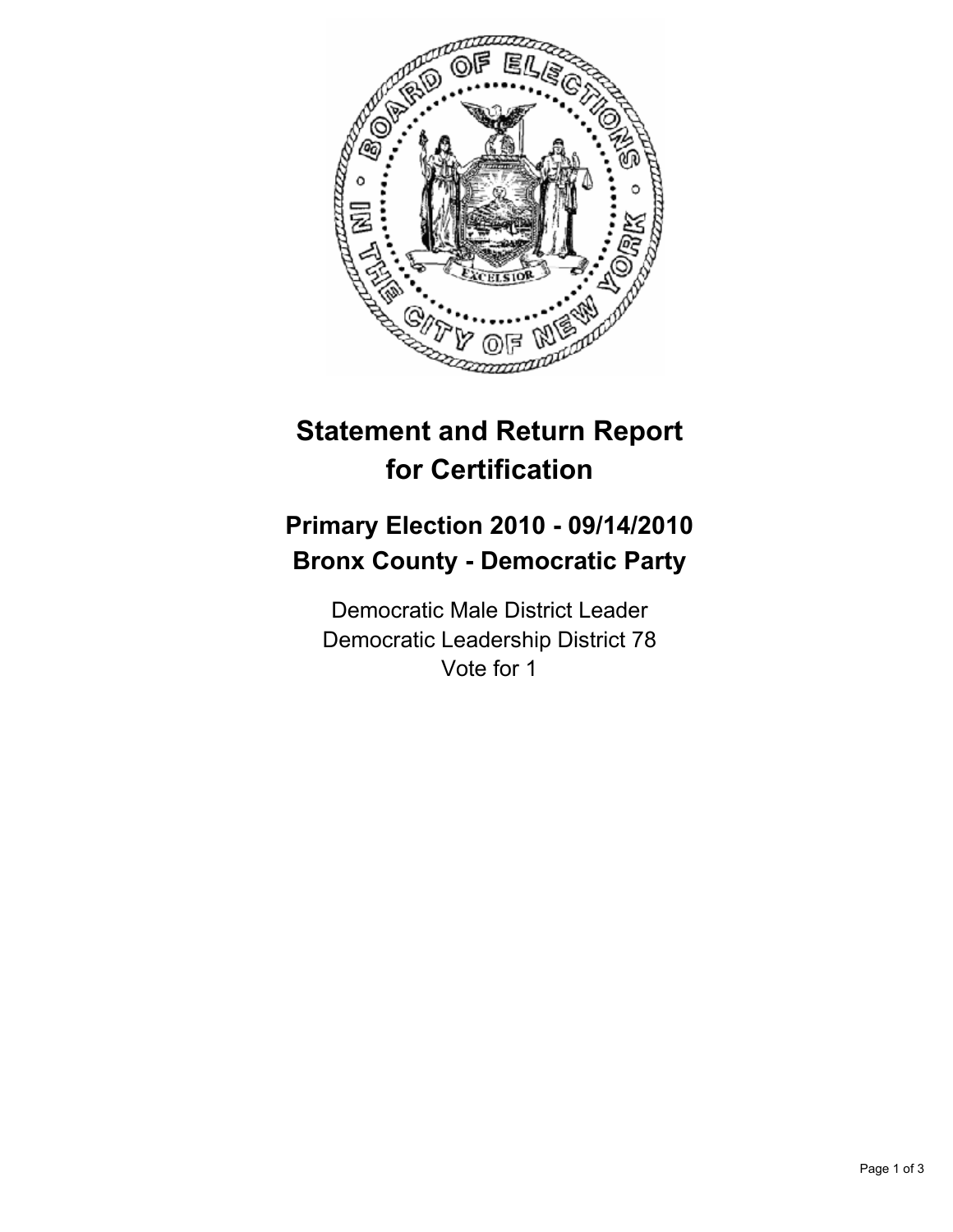

### **Assembly District 78**

| PUBLIC COUNTER              | 4,107 |
|-----------------------------|-------|
| <b>EMERGENCY</b>            | 0     |
| ABSENTEE/MILITARY           | 83    |
| <b>AFFIDAVIT</b>            | 89    |
| <b>JOSE RIVERA</b>          | 2,232 |
| <b>SERGIO VILLAVERDE</b>    | 856   |
| CHARLIE ROD (WRITE-IN)      | 1     |
| COUMO (WRITE-IN)            | 1     |
| CUAMO (WRITE-IN)            | 1     |
| DUARTE (WRITE-IN)           | 1     |
| JAMES PEREZ (WRITE-IN)      | 1     |
| MARK E BEY (WRITE-IN)       | 1     |
| WILLIAM SULLIVAN (WRITE-IN) | 1     |
| YUDELKA TAPIA (WRITE-IN)    | 1     |
| <b>Total Votes</b>          | 3,096 |